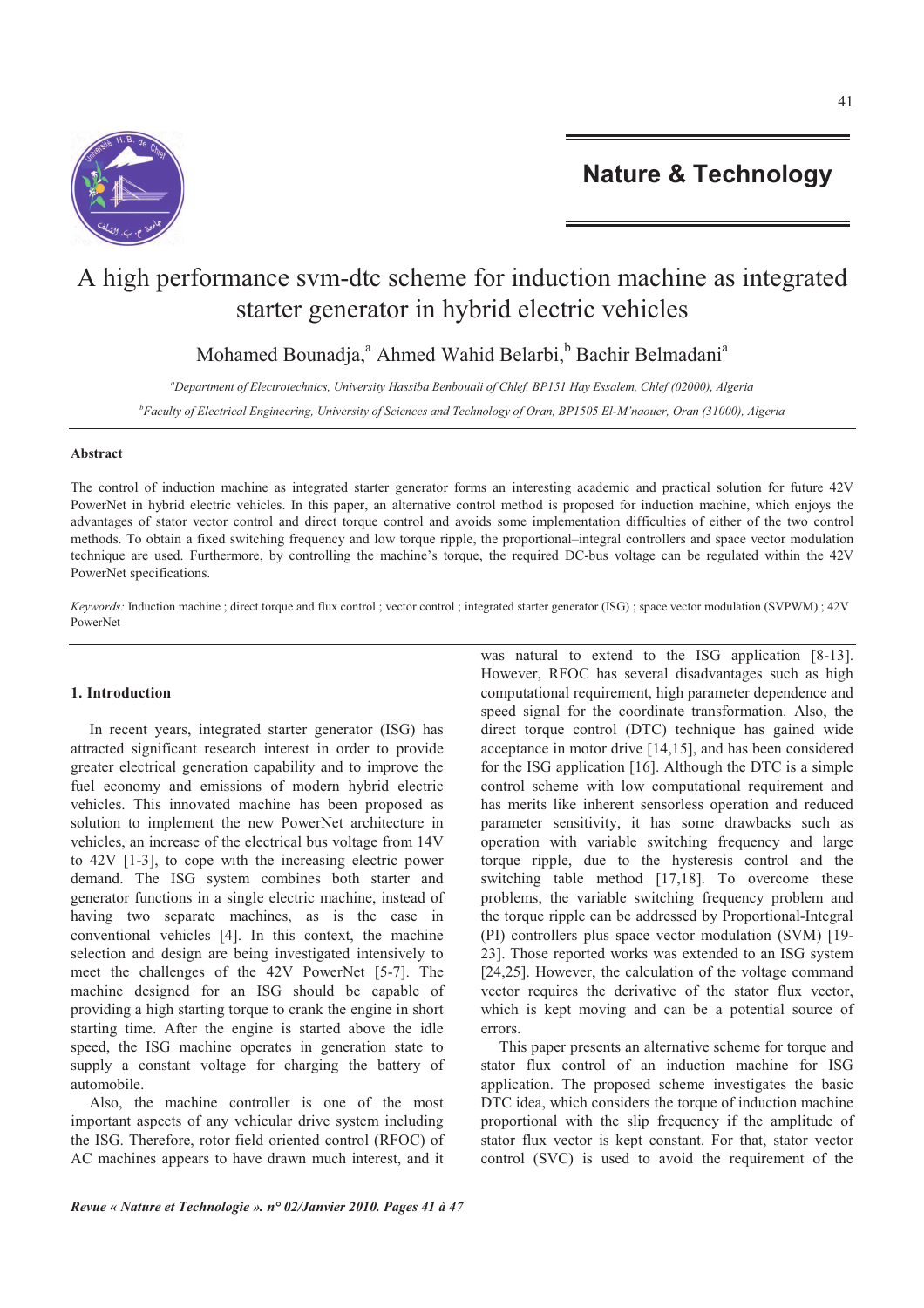derivative of stator flux vector and to develop the relationships between the controlled variables and the machine torque. Hence, with the combined SVC and DTC methods, the torque and stator flux vector can be regulated with PI controllers, and the required voltage vector can be applied to the induction machine by the space vector modulation (SVM). The estimation of the torque and stator flux is based on voltage mode estimator with minimized sensors numbers. In fact, speed sensor is eliminated and only DC-bus voltage sensor and two AC current sensors are needed. As the torque of induction machine is controlled, the DC-bus voltage can be regulated to meet the specification of the 42V hybrid electric vehicle.

This paper is organised as follows: the proposed torque and stator flux control principle is detailed and developed in Section 2. The ISG based induction machine control is described in Section 3. The effectiveness of the approach is examined in Section 4 using computer simulation experiments. Finally, the conclusion is drawn in Section 5.

#### **2. The proposed direct torque and flux control**

The dynamic model of the induction machine can be represented in the (d,q) frame as:

$$
v_{ds} = R_s i_{ds} + \frac{d\Phi_{ds}}{dt} - \omega_s \Phi_{qs}
$$
  

$$
v_{qs} = R_s i_{qs} + \frac{d\Phi_{qs}}{dt} + \omega_s \Phi_{ds}
$$
 (1)

$$
0 = R_r i_{dr} + \frac{d\Phi_{dr}}{dt} - \omega_{sl} \Phi_{qr}
$$
  

$$
0 = R_r i_{qr} + \frac{d\Phi_{qr}}{dt} + \omega_{sl} \Phi_{dr}
$$
 (2)

$$
\Phi_{ds} = L_s i_{ds} + L_{sr} i_{dr}
$$
\n
$$
\Phi_{qs} = L_s i_{qs} + L_{sr} i_{qr}
$$
\n(3)

$$
\Phi_{dr} = L_r i_{dr} + L_{sr} i_{ds}
$$
\n
$$
\Phi_{qr} = L_r i_{qr} + L_{sr} i_{qs}
$$
\n(4)

$$
T_{em} = p \big( \Phi_{ds} i_{qs} - \Phi_{qs} i_{ds} \big) \tag{5}
$$

In which the known entities are: the stator currents  $(i_{ds}, i_{qs})$  and the input voltages  $(v_{ds}, v_{qs})$ . The unknown, who need to be estimated, are: the stator fluxes  $(\Phi_{ds}, \Phi_{gs})$  and the rotor fluxes  $(\Phi_{dr}, \Phi_{qr})$ , the electromagnetic torque  $T_{em}$  and the slip angular speed  $\omega_{sl} = \omega_s - \omega_m$ , in which  $\omega_s$  and  $\omega_m$  are the synchronous and rotor angular speed respectively.  $(i_{dr}, i_{qr})$  are the rotor currents.  $R_s$ ,  $R_r$  are the stator and rotor

resistances,  $L_s$ ,  $L_r$  are the stator and rotor inductances,  $L_{sr}$  is the mutual inductance, and *p* is the number of pole pairs.

## *2.1. Stator flux control*

The stator field-orientation method is based on the alignment of stator flux vector with *d*-axis and setting the stator flux to be constant equal to its rated value, which means:

$$
\Phi_{ds} = \Phi_s; \Phi_{gs} = 0 \tag{6}
$$

Then, (1) and (5) can be simplified to:

$$
v_{ds} = R_s i_{ds} + \frac{d\Phi_s}{dt}
$$
  
\n
$$
v_{gs} = R_s i_{gs} + \omega_s \Phi_s
$$
\n(7)

$$
T_{em} = p\Phi_s i_{qs} \tag{8}
$$

Next, the rotor currents and rotor fluxes can be expressed as:

$$
i_{dr} = \frac{1}{L_{sr}} (\Phi_s - L_s i_{ds})
$$
  
\n
$$
i_{qr} = -\frac{L_s}{L_{sr}} i_{qs}
$$
\n(9)

$$
\Phi_{dr} = \frac{L_r}{L_{sr}} (\Phi_s - \sigma L_s i_{ds})
$$
\n
$$
\Phi_{qr} = -\frac{\sigma L_r L_s}{L_{sr}} i_{qs}
$$
\n(10)

Therefore, by substituting (9) and (10) in (2) and considering the Laplace operator ( $s = d/dt$ ), (11) can be obtained:

$$
\Phi_s(s) = ((1 + \sigma T_r s)I_{ds} + \sigma T_r I_{qs} \omega_{sl}) \frac{L_s}{1 + T_r s}
$$
\n
$$
I_{qs}(s) = \left(\frac{1}{L_s} \Phi_s - \sigma I_{ds}\right) \frac{T_r \omega_{sl}}{1 + \sigma T_r s}
$$
\n(11)

Thus, the stator voltages become:

$$
V_{ds}(s) = \frac{1 + (T_r + T_s)s + \sigma T_r T_s s^2}{T_s (1 + \sigma T_r s)} \Phi_s - \frac{\sigma R_s T_r}{1 + \sigma T_r s} I_{qs} \omega_{sl}
$$
  
(12)  

$$
V_{qs}(s) = R_s I_{qs} + \omega_s \Phi_s \approx \omega_s \Phi_s
$$

in which  $T_s = L_s/R_s$  and  $T_r = L_r/R_r$  are the stator and rotor time constants, and  $\sigma = 1 - \frac{L_{sr}^2}{L_s L_r}$  is the total leakage constant.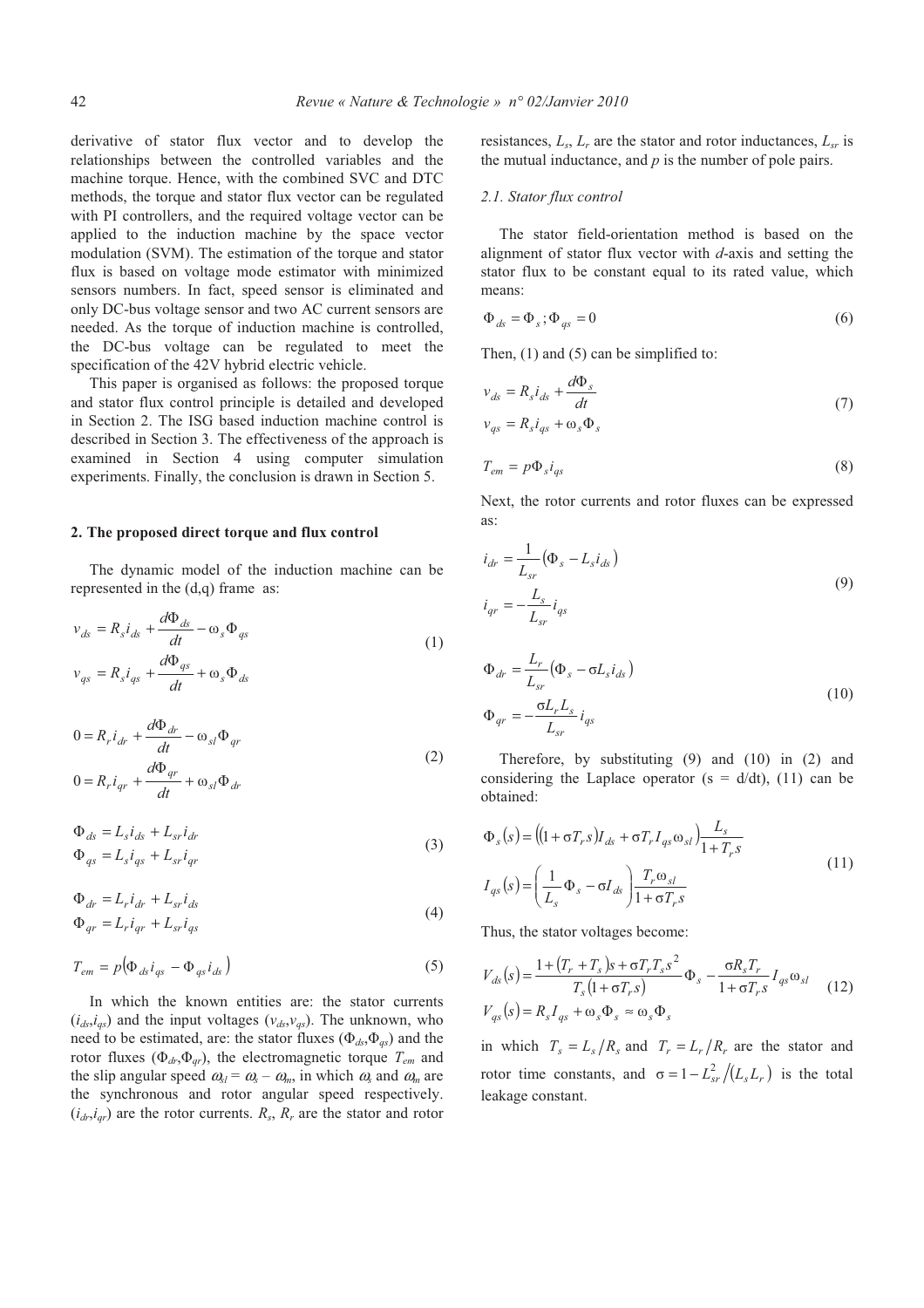

Fig. 1. Closed-loop control of stator flux.

where:

$$
G_{\Phi_S}(s) = \frac{T_s (1 + \sigma T_r s)}{1 + (T_r + T_s)s + \sigma T_r T_s s^2}
$$
  
\n
$$
E_d(s) = -\frac{\sigma R_s T_r}{1 + \sigma T_r s} I_{qs} \omega_{sl}
$$
\n(13)

## *2.2. Electromagnetic torque control*

From (11), the *q*-component of stator current can be expressed as:

$$
I_{qs}(s) = \frac{T_r(1-\sigma)}{L_s} \frac{\Phi_s \omega_{sl}}{(1+\sigma T_r s)^2 + (\sigma T_r \omega_{sl}(s))^2}
$$
(14)

Hence, the expression (8), giving the electromagnetic torque, becomes:

$$
T_{em}(s) = p \frac{T_r (1 - \sigma)}{L_s} \frac{\Phi_s^2 \omega_{sl}}{(1 + \sigma T_r s)^2 + (\sigma T_r \omega_{sl})^2}
$$
(15)

From the basic DTC principle, if the amplitude of stator flux vector is kept constant and equal to its reference value  $\Phi_s^*$ , the torque of induction machine is proportional with the slip angular speed. Therefore, with the small values of the slip angular speed and  $\sigma T_r \ll 1$ , (15) can be simplified to:

$$
T_{em}(s) = p \frac{T_r (1 - \sigma) \Phi_s^{*2}}{L_s} \left( \frac{\omega_s - \omega_m}{1 + 2\sigma T_r s} \right)
$$
(16)

Thus, the electromagnetic torque can be regulated by controlling the rotating speed of the stator flux vector. Fig. 2 shows the relationship between the machine torque *Tem* and stator pulsation  $\omega_s$ ; a first-order equivalent system with a disturbance  $\omega_m$  (mechanical pulsation).



Fig. 2. Closed-loop control of electromagnetic torque.

where:

$$
G_{Tem}(s) = p \frac{T_r (1 - \sigma)}{L_s} \frac{\Phi_s^{*2}}{1 + 2\sigma T_r s}
$$
(17)

# **3. ISG based induction machine control**

The method studied previously is now used for the control of an ISG system. A complete scheme of ISG that allows torque and DC-bus voltage control has been developed, and it is shown in Fig. 3. It includes starting/generating mode state switch, which simulates the operation of ISG from starter to generator. During the starting mode, the induction machine acts as a motor to provide high torque for the starting of the engine. During the generation mode, the DC-bus voltage regulation is realised, to maintain its value as 42V, by a PI controller which generate a negative current and allows to inverse the machine torque, and the induction machine will run as a generator. Furthermore, the DC–AC converter supplies active power to the DC-load connected at the DC-side of the converter with the batteries, while the converter provides reactive power to the machine. Also, to avoid involvement of more machine parameters, the unknown variables are estimated in the  $(\alpha, \beta)$  frame:

$$
\Phi_{as} = \int (v_{as} - R_s i_{as}) dt
$$
  
\n
$$
\Phi_{\beta s} = \int (v_{\beta s} - R_s i_{\beta s}) dt
$$
\n(18)

$$
\Phi_s = \sqrt{\Phi_{\alpha s}^2 + \Phi_{\beta s}^2} \tag{19}
$$

$$
\theta_s = \arctan\left(\frac{\Phi_{\beta s}}{\Phi_{as}}\right) \tag{20}
$$

$$
T_{em} = p(\Phi_{as} i_{\beta s} - \Phi_{\beta s} i_{as})
$$
\n(21)

With the DC-bus voltage sensor and the actual inverter switch positions  $(s_a, s_b, s_c)$ , the stator voltage vector can be determined using: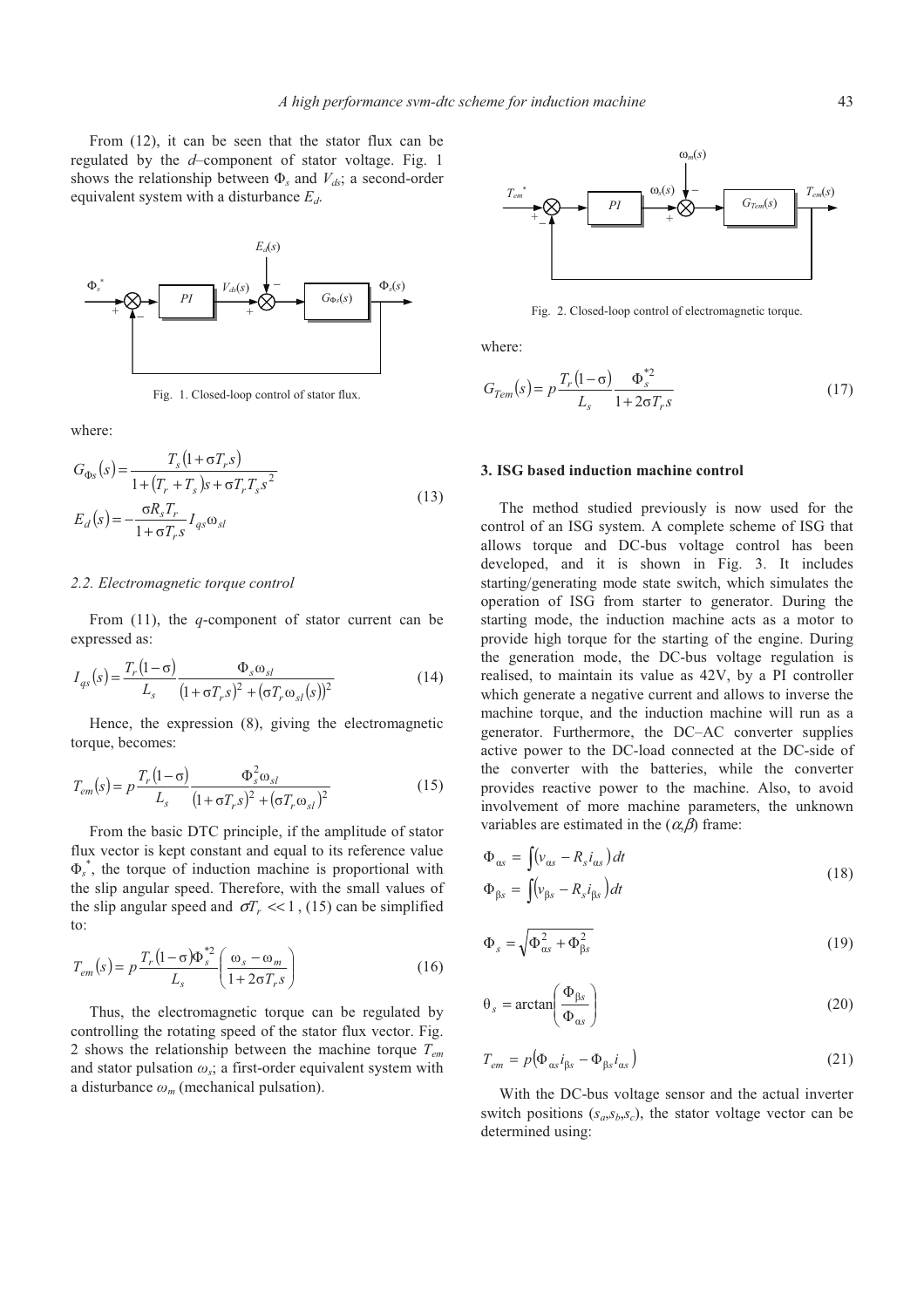$$
v_{as} = \frac{V_{dc}}{\sqrt{6}} \left( 2s_a - s_b - s_c \right)
$$
  

$$
v_{\beta s} = \frac{V_{dc}}{\sqrt{2}} \left( s_b - s_c \right)
$$
 (22)

Since the controllers produce the voltage command vector, appropriate space voltage vector can be generated with SVM and fixed switching frequency can be achieved. The SVM technique is used to create a reference vector by modulating the cyclic ratios of switches in each of the six sectors shown in Fig. 4. The space voltage vector is produced by two active vectors, which limit the sector, and

However, with the SVM method, the reference voltage should be limited to ensure that the voltage command is lower or equal to the maximum inverter voltage:

$$
\left|\vec{V}_{ref}\right| \le V_{s\,\text{max}} = \frac{V_{dc}}{\sqrt{3}}\tag{24}
$$

where *Vsmax* is the maximum available inverter voltage and *Vdc* is the DC-bus voltage of the inverter.

To calculate the time intervals, it can be obtained from Fig. 4:



Fig. 3. Torque and flux control scheme for ISG system.

two zero vectors. For example, if the reference voltage is located between  $V_1$  and  $V_2$ , it can be expressed as:

$$
\vec{V}_{ref} = \frac{T_0}{T_s} \vec{V}_0 + \frac{T_1}{T_s} \vec{V}_1 + \frac{T_2}{T_s} \vec{V}_2 + \frac{T_7}{T_s} \vec{V}_7
$$
\n(23)

where  $T_0$ ,  $T_1$ ,  $T_2$  and  $T_7$  are the time intervals of  $V_0$  $\overline{\phantom{a}}$  $V_1$  $\overline{a}$  $V_2$  $\overline{a}$ and  $V_7$  $\frac{e}{1}$ , respectively, within the sampling period *T<sup>s</sup>* .



Fig. 4. Switching states of SVM

$$
V_{ref}T_s \cos \delta = V_1T_1 + V_2T_2 \cos \frac{\pi}{3}
$$
  
\n
$$
V_{ref}T_s \sin \delta = V_2T_2 \sin \frac{\pi}{3}
$$
\n(25)

Thus,  $T_1$  and  $T_2$  can be expressed as:

$$
T_1 = \frac{V_{ref}T_s \sin\left(\frac{\pi}{3} - \delta\right)}{V_1 \sin\frac{\pi}{3}}
$$
  
\n
$$
T_2 = \frac{V_{ref}T_s \sin\delta}{V_2 \sin\frac{\pi}{3}}
$$
\n(26)

Hence:

$$
T_0 = T_7 = \frac{T_s - T_1 - T_2}{2} \tag{27}
$$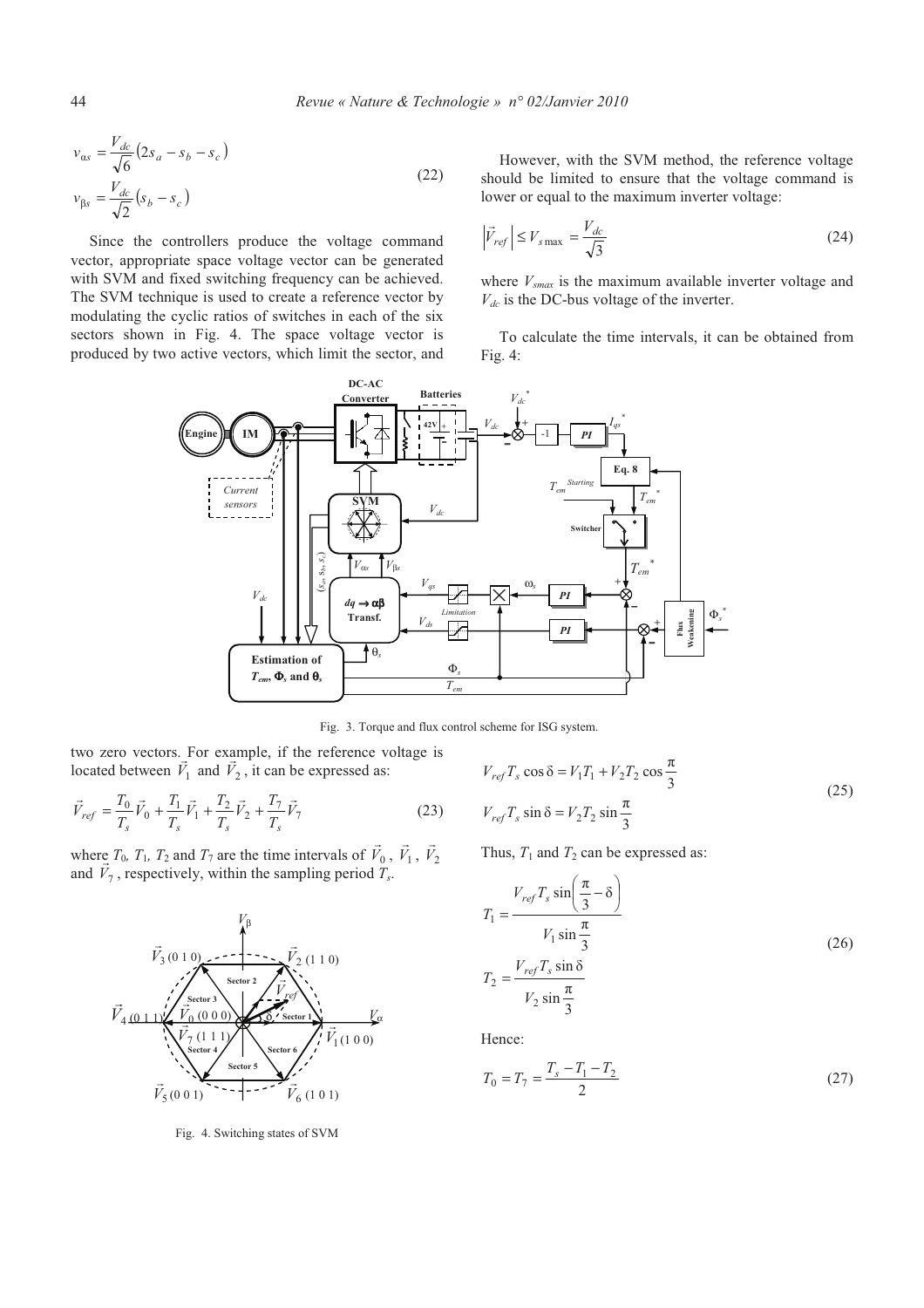## **4. Simulation and results**

The proposed torque and flux control algorithm was simulated for the 1.1kW–50Hz–22.2V induction machine, supplied by the voltage source inverter with 42V DC-bus. The behaviour of internal combustion engine of the vehicle is simulated by employing a DC-motor drive. The engine speed is controlled after starting because the speed of the induction machine is determined by the engine. The 42V batteries are also modelled to provide a DC-voltage for starting. In order to illustrate the proposed scheme, the simulation has been carried out under the following cases: the start-up and the ISG behaviour from the motoring to generating regime, and the control at a constant and variable speed.

#### *4.1. System behaviour during starting mode*

Fig. 5 shows the characteristics of the ISG at the system start-up. During this period, the starting torque is set to 6N.m and the engine is cranked by the ISG from 0 up to 500r/min. Once the speed gets 500r/min, both the engine and ISG produce accelerating torque to speed up to 1500r/min, which is the rated speed of the used induction machine. After the speed reaches 1500r/min, the DCmachine simulated engine is regulated by its own controller. At this speed level, the ISG control system changes from the motoring to generation regime instantaneously and the reference of the induction machine is switched from the torque to the output of the voltage regulator. Thus, the torque of the induction machine changes from positive to negative torque. The stator flux of the machine is kept constant with the proposed method.



Fig. 5. ISG characteristics during starting period.

The stator current waveform in Fig. 6 demonstrates that the current ripple is very low with space vector modulation.



## *4.2. System behaviour during generating mode*

During the generating period, the DC-bus voltage is kept as 42V with a voltage regulator (Fig. 7). The induction machine acts as a generator and provides power to the battery and the DC-load, which can be shown for the DCbus current waveform.



The conceived system responds well also in more complex situations. The engine's speed reference is increased suddenly from 1500 to 2500r/min, as shown in Fig. 8. Also, in this condition of speed variation, the DCbus voltage is kept constant as 42V. The induction machine's torque increase accordingly to the speed. The stator flux of the machine is weakened by the inverse proportional with the rotor speed when this one is above the base speed (1500r/min).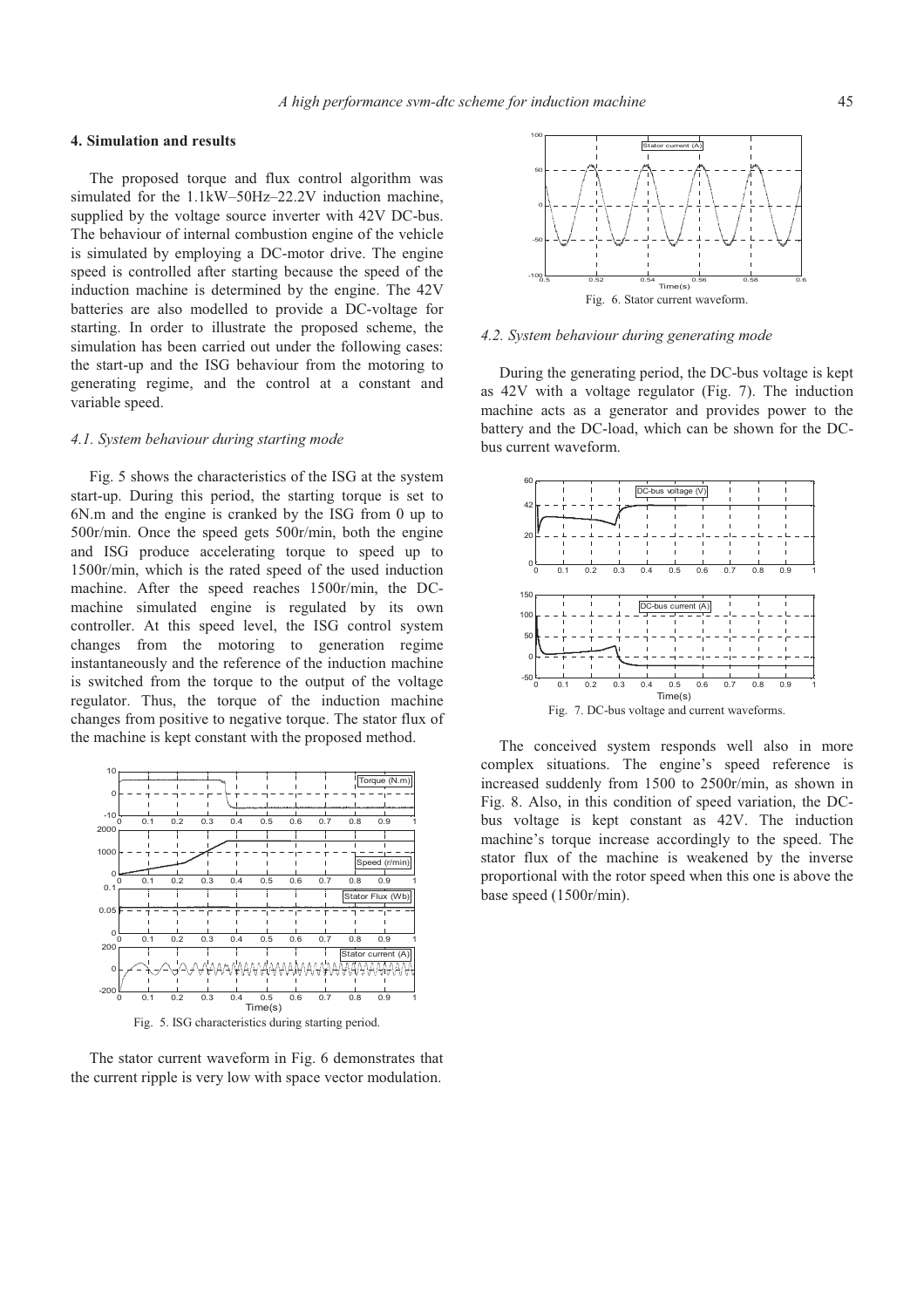

Fig. 8. System characteristics at acceleration.

The deceleration of the ISG is also tested by decreasing the engine's speed suddenly from 2500 to 1500r/min. As shown in Fig. 9, the DC-bus voltage of the ISG is kept constant as 42V. The stator flux of the machine is increased to its nominal value when the speed returns to the base speed (1500r/min).

The proposed ISG system is also tested in high-speed range. Fig. 10 shows the ISG performance at 4000r/min. Also, in this condition of speed operation, the machine's torque increase and the DC-bus voltage of the ISG is kept constant as 42V. The stator flux of the machine is weakened when the speed is above the base speed.



Fig. 9. System characteristics at deceleration.



Fig. 10. System characteristics at high-speed.

#### **5. Conclusion**

This paper has provided a novel control scheme of the induction machine as integrated starter generator (ISG) for the future 42V hybrid electric vehicle application. The proposed control combines the basic ideas of stator vector control (SVC) and direct torque control (DTC).With SVC, the amplitude of stator flux vector is kept constant, and the relationship between the machine torque and the slip angular speed is fully developed. Thus, the electromagnetic torque can be regulated as in the case of direct torque control. Instead of the hysteresis controllers and the switching table method, PI controllers and space vector modulation are used to obtain a fixed switching frequency and low torque ripple. Also, by controlling the electromagnetic torque, the DC-bus voltage can be regulated within the 42V PowerNet specifications.

The obtained results indicate that the proposed scheme provides a practical solution for an ISG system, avoiding the drawbacks of direct torque control and rotor field oriented control schemes.

## **References**

- [1] J. G. Kassakian, H. C. Wolf, J. M. Miller, C. J. Hurton, "Automotive electrical systems Circa 2005", IEEE Spectr. 33 (1996) 8.
- [2] J.G. Kassakian, J. M. Miller, N. Traub, "Automotive electronics power-up", IEEE Spectr. 37 (2000) 5.
- [3] J. G. Kassakian, "Automotive electrical systems the power electronics market of the future", IEEE Appl. Power Electronics Conf., 2000.
- [4] A. Emadi, K. Rajashekara, S. S. Williamson, S. M. Lukic, "Topological overview of hybrid electric and fuel cell vehicular power system architectures and configurations", IEEE Trans. Vehicular Tech. 54 (2005) 3.
- [5] B. A. Welchko, J. M. Nagashima, "A comparative evaluation of motor drive topologies for low-voltage, high-power EV/HEV propulsion systems", IEEE Int. Sym. Ind. Electron., 2003.